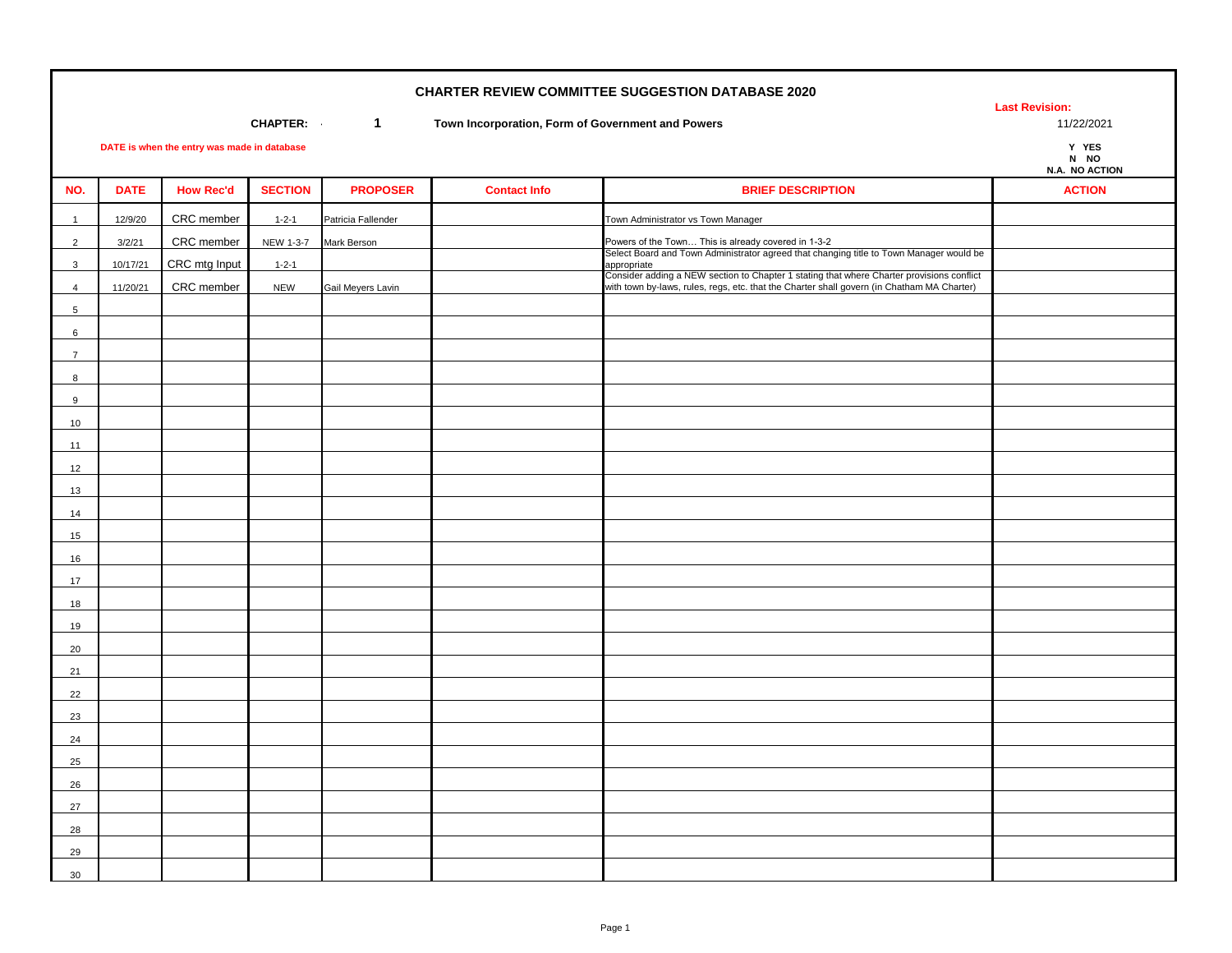**Last Revision:** 

**DATE is when the entry was made in database Y YES**

**CHAPTER: - 2 Town Meeting** 1/20/2022

|  | .              |
|--|----------------|
|  | N NO           |
|  | N.A. NO ACTION |

|                |             |                  |                          |                    |                             |                                                                                                                                                                                | N.A. NO ACTION                    |
|----------------|-------------|------------------|--------------------------|--------------------|-----------------------------|--------------------------------------------------------------------------------------------------------------------------------------------------------------------------------|-----------------------------------|
| NO.            | <b>DATE</b> | <b>How Rec'd</b> | <b>SECTION</b>           | <b>PROPOSER</b>    | <b>Contact Info</b>         | <b>BRIEF DESCRIPTION</b>                                                                                                                                                       | <b>ACTION</b>                     |
| $\mathbf{1}$   | 12/9/20     | email            | $2 - 7 - 7$              | Gail Meyers Lavin  | umlavin@outlook.com         | add after "in the Warrant," - "by printed handout at Town Meeting" for efficiency                                                                                              |                                   |
| $\overline{2}$ | 12/9/20     | CRC member       | $2 - 3 - 2$              | Patricia Fallender |                             | change "investigates" to "investigate"                                                                                                                                         | Sent to Town Clerk for correction |
| 3              | 12/9/20     | CRC member       | All Section 4            | Patricia Fallender |                             | consult with Select Board for new timelines for opening and closing Warrants ATM & STM                                                                                         |                                   |
| $\overline{4}$ | 12/9/20     | CRC member       | $2 - 6 - 1$              | Patricia Fallender |                             | Petition Articles still need 60 days for Annual Town Meeting?                                                                                                                  |                                   |
| 5              | 12/9/20     | CRC member       | $2 - 6 - 2$              | Patricia Fallender |                             | Petition Articles still need 45 days for Special Town Mtg?                                                                                                                     |                                   |
| 6              | 12/9/20     | CRC member       | $2 - 7 - 1$              | Patricia Fallender |                             | Evaluate best day of week, time and location for Town Meetings                                                                                                                 |                                   |
| $\overline{7}$ | 2/2/21      | email            | $2 - 7$                  | Rick Francolini    | ick francolini@vahoo.com    | Include a new clause, under Procedures, to address electronic voting and other efficiency<br>improvements for Town Meetings                                                    |                                   |
| 8              | 2/3/21      | CRC member       | $2 - 1$                  | Mark Berson        | nib@markiberson.com         | Should the CRC recommend that non-citizens be granted local voting rights?                                                                                                     |                                   |
| 9              | 2/11/21     | email            | $2 - 4$                  | ynn Bruneau        | vnn.bruneau2@gmail.com      | Do opening and closing dates for Warrants need to be specific? Could it be a range?                                                                                            |                                   |
| 10             | 3/15/21     | email            | $2 - 7$                  | <b>Steve Gass</b>  | sxgass@gmail.com            | Work to make Town Mtg more effective and efficient. Warrant too long, items routine and<br>minor. Begin to work toward virtual participation/voting to increase participation. |                                   |
| 11             | 4/7/21      | email            | $2 - 7$                  | Mary Mador         | nary.mador@verizon.net      | Town Meetings are too long and consumed by petty matters that should be decided by<br>Select Board. Town Mtg should not decide what is on ballot with only a small quorum.     |                                   |
| 12             | 5/28/21     | email            | $2 - 7 - 5$              |                    | urtledock@comcast.net       | Shorten time for person to speak to an article to 2 minutes at one time                                                                                                        |                                   |
| 13             | 5/28/21     | email            | $2 - 7 - 7$              | Judith Bruce       | urtledock@comcast.net       | Long Verbal Fin Com reports not needed at Town Meeting since votes are printed in<br>Warrant                                                                                   |                                   |
| 14             | 5/27/21     | email            | $2 - 7 - 5$              | <b>Bev Fuller</b>  | beys studio@hotmail.com     | Shorten time for each person to speak to an article at Town Meeting                                                                                                            |                                   |
| 15             | 5/27/21     | email            | 2-7-6 & 2-7-7 Bev Fuller |                    | beys studio@hotmail.com     | Select Board and Fin Comm should print their reasons for support or non-support of articles<br>in Warrant                                                                      |                                   |
| 16             | 6/9/21      | email            | $2 - 7 - 5$              | Rigney Cunningham  | cunningham.rigney@gmail.com | Shorten allowable speaking time to 2 minutes, even for Select Board and Fin Comm                                                                                               |                                   |
| 17             | 6/9/21      | email            | $2 - 7$                  | Rigney Cunningham  | cunningham.rigney@gmail.com | Forego reading every Article and instead read aloud the Summary or simply say "as written<br>in the Warrant"                                                                   |                                   |
| 18             | 6/9/21      | email            | $2 - 7$                  | Rigney Cunningham  | cunningham.rigney@gmail.com | Bundle similar items in to Categories, such as, Transfer of Funds, Funding Union Con tracts,<br>Easements. Voters can always voice objections to a single item.                |                                   |
| 19             | 6/9/21      | email            | $2 - 7$                  | Rigney Cunningham  | unningham.rigney@gmail.com  | Eliminate the obvious like paying last year's bills.                                                                                                                           |                                   |
| 20             | 6/9/21      | email            | $2 - 7$                  | Rigney Cunningham  | cunningham.rigney@gmail.com | If an article is in the Warrant that requires a graph, simplify the graph or provide adequate<br>codes, e.g Article 61 at last TM Zoning Amendment not explained well.         |                                   |
| 21             | 8/2/21      | CRC mtg Input    | $2 - 1 - 3$              | George Messervey   |                             | Decrease Quorum requirement to 100                                                                                                                                             |                                   |
| 22             | 10/17/21    | CRC mtg Input    | All Section 4            |                    |                             | John Kelly (TA) to provide wording for Warrant opening and closing                                                                                                             |                                   |
| 23             | 10/17/21    | CRC mtg Input    | 2-6-1 2-6-2              |                    |                             | John Kelly (TA) to provide wording for Warrant opening and closing                                                                                                             |                                   |
| 24             | 12/6/21     | CRC mtg Input    | $2 - 7 - 7$              | Fin Comm           |                             | add wording about abstaining and communicating reasons for votes                                                                                                               |                                   |
| 25             |             |                  |                          |                    |                             |                                                                                                                                                                                |                                   |
| 26             |             |                  |                          |                    |                             |                                                                                                                                                                                |                                   |
| 27             |             |                  |                          |                    |                             |                                                                                                                                                                                |                                   |
| 28             |             |                  |                          |                    |                             |                                                                                                                                                                                |                                   |
| 29             |             |                  |                          |                    |                             |                                                                                                                                                                                |                                   |
| 30             |             |                  |                          |                    |                             |                                                                                                                                                                                |                                   |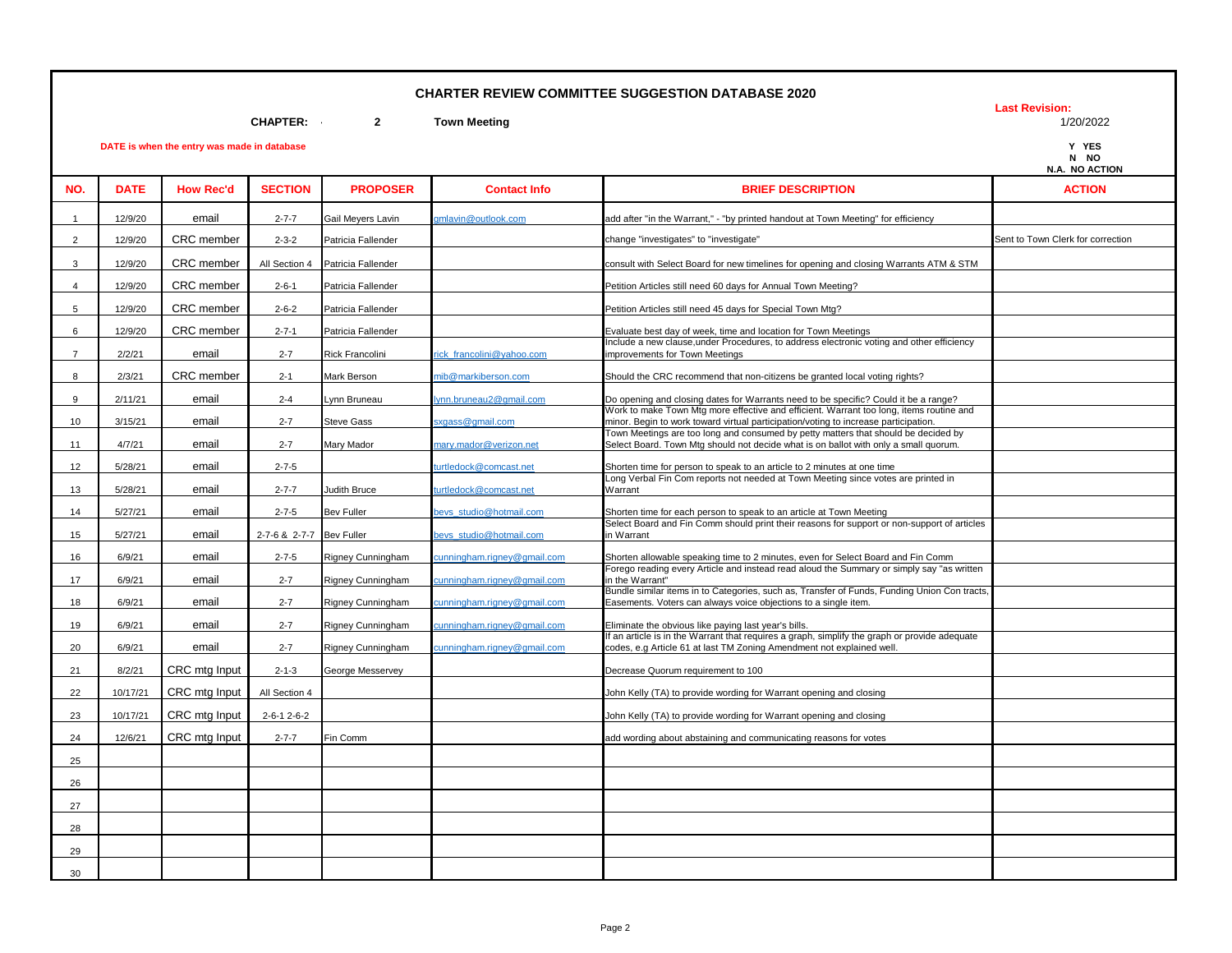**Last Revision:** 

**CHAPTER: - 3 Board of Selectmen - Select Board** 1/20/2022

|     |             |                  |                |                         |                     |                                                                                                                                                                            | N NO<br>N.A. NO ACTION |
|-----|-------------|------------------|----------------|-------------------------|---------------------|----------------------------------------------------------------------------------------------------------------------------------------------------------------------------|------------------------|
| NO. | <b>DATE</b> | <b>How Rec'd</b> | <b>SECTION</b> | <b>PROPOSER</b>         | <b>Contact Info</b> | <b>BRIEF DESCRIPTION</b>                                                                                                                                                   | <b>ACTION</b>          |
|     | 12/9/20     | CRC member       | $3 - 3 - 4$    | M.Berson & Jfuller      |                     | Emergency Preparedness Plan - Unusual Circumstances (Evacuations)                                                                                                          |                        |
| 2   | 12/9/20     | CRC member       | $3 - 9 - 2$    | Mark Berson             |                     | add "Climate Change/Global Warming Committee" (ref. new 6-12-1)                                                                                                            |                        |
| 3   | 1/4/21      | CRC member       | $3-2$ new      | Mark Berson             |                     | Insert a section that would direct the Select Board to adopt a Code of Conduct for the Town<br>of Orleans (CRC discussion and concensus to add this to database on 1/4/21) |                        |
| 4   | 1/31/21     |                  |                | <b>Orleans Resident</b> |                     | How does the Select Board control how the TA implements its policies? It looks like SB can<br>only suggest after establishing a policy                                     |                        |
|     | 2/1/21      | CRC mta Innut    |                | NEW 3-8-5 CRC Consensus |                     | Add new clause directing Select Board to develop and adopt a Code of Conduct for the<br>Town of Orleans                                                                    |                        |

| $\overline{2}$ | 12/9/20    | CRC member    | $3 - 9 - 2$      | Mark Berson             |                        | add "Climate Change/Global Warming Committee" (ref. new 6-12-1)                                                                                                                           |  |
|----------------|------------|---------------|------------------|-------------------------|------------------------|-------------------------------------------------------------------------------------------------------------------------------------------------------------------------------------------|--|
| 3              | 1/4/21     | CRC member    | 3-2 new          | Mark Berson             |                        | Insert a section that would direct the Select Board to adopt a Code of Conduct for the Town<br>of Orleans (CRC discussion and concensus to add this to database on 1/4/21)                |  |
| $\overline{4}$ | 1/31/21    |               |                  | <b>Orleans Resident</b> |                        | How does the Select Board control how the TA implements its policies? It looks like SB can<br>only suggest after establishing a policy                                                    |  |
| 5              | 2/1/21     | CRC mtg Input | <b>NEW 3-8-5</b> | <b>CRC Consensus</b>    |                        | Add new clause directing Select Board to develop and adopt a Code of Conduct for the<br>Town of Orleans.                                                                                  |  |
| 6              | 2/11/21    | email         | $3 - 1 - 4$      | vnn Bruneau             | vnn.bruneau2@gamil.com | Can the compensation for the Select Board members and Chairperson be indexed so that it<br>can be changed in between Charter updates if so desired?                                       |  |
| $\overline{7}$ | 2/11/21    | email         | $3 - 5 - 3$      | vnn Bruneau             | vnn.bruneau2@gamil.com | Change parameters for IMA regarding \$ amounts and duration. Perhaps delete from Charter                                                                                                  |  |
| 8              | 3/2-3/2021 | CRC member    | New 3-8-5        | Mark Berson             |                        | Language for General Code of Conduct and Code of Conduct for Select Board provided as<br>suggested draft to Select Board. Not to be included in Code of Conduct Charter Article.          |  |
| 9              | 3/9/21     | CRC member    | 3-3-3 & 3-8-4    | Patricia Fallender      |                        | How are the Charter, By-laws and rules and regulations reviewed and enforced?                                                                                                             |  |
| 10             | 8/16/21    | CRC member    | $3 - 3 - 4$      | Robin Hubbard           |                        | Clarify Emergncy/Strategic Plans of Fire Dept and Police Dept as related to the Orleans<br>Town Emergency Plan                                                                            |  |
| 11             | 8/16/21    | CRC mtg Input | $3 - 3 - 4$      |                         |                        | Fire Chief, Police Chief, Health Director and DPW Director agreed that Emergency Plan<br>should be updated and disseminated to Orleans residents. Process, how and where???               |  |
| 12             | 10/17/21   | CRC mtg Input | $3 - 5 - 3$      |                         |                        | Town Administrator and Select Board ask that the section 3-5-3 be eliminated as it present<br>logistical and fiduciary issues for the Town to cooperate on important and timely projects. |  |
| 13             | 10/17/21   | CRC mtg Input | $3 - 9 - 1$      |                         |                        | If there is a Town Manager, the Select Board appointment responsibilities may change                                                                                                      |  |
| 14             | 10/17/21   | CRC mtg Input | $3 - 9 - 2$      |                         |                        | Select Board wiants to retain its appointments to multi-member bodies                                                                                                                     |  |
| 15             | 12/6/21    | CRC mtg Input | $3 - 11 - 2$     | Fin Comm                |                        | wants access to Town Counsel thru Select Board Chair                                                                                                                                      |  |
| 16             | 12/6/21    | CRC mtg Input | $3-12-2$         | Fin Comm                |                        | question regarding Select Board members serving on Community Preservation Comm                                                                                                            |  |
| 17             |            |               |                  |                         |                        |                                                                                                                                                                                           |  |
| 18             |            |               |                  |                         |                        |                                                                                                                                                                                           |  |
| 19             |            |               |                  |                         |                        |                                                                                                                                                                                           |  |
| 20             |            |               |                  |                         |                        |                                                                                                                                                                                           |  |
| 21             |            |               |                  |                         |                        |                                                                                                                                                                                           |  |
| 22             |            |               |                  |                         |                        |                                                                                                                                                                                           |  |
| 23             |            |               |                  |                         |                        |                                                                                                                                                                                           |  |
| 24             |            |               |                  |                         |                        |                                                                                                                                                                                           |  |
| 25             |            |               |                  |                         |                        |                                                                                                                                                                                           |  |
| 26             |            |               |                  |                         |                        |                                                                                                                                                                                           |  |
| 27             |            |               |                  |                         |                        |                                                                                                                                                                                           |  |
| 28             |            |               |                  |                         |                        |                                                                                                                                                                                           |  |
| 29             |            |               |                  |                         |                        |                                                                                                                                                                                           |  |
| 30             |            |               |                  |                         |                        |                                                                                                                                                                                           |  |
|                |            |               |                  |                         |                        |                                                                                                                                                                                           |  |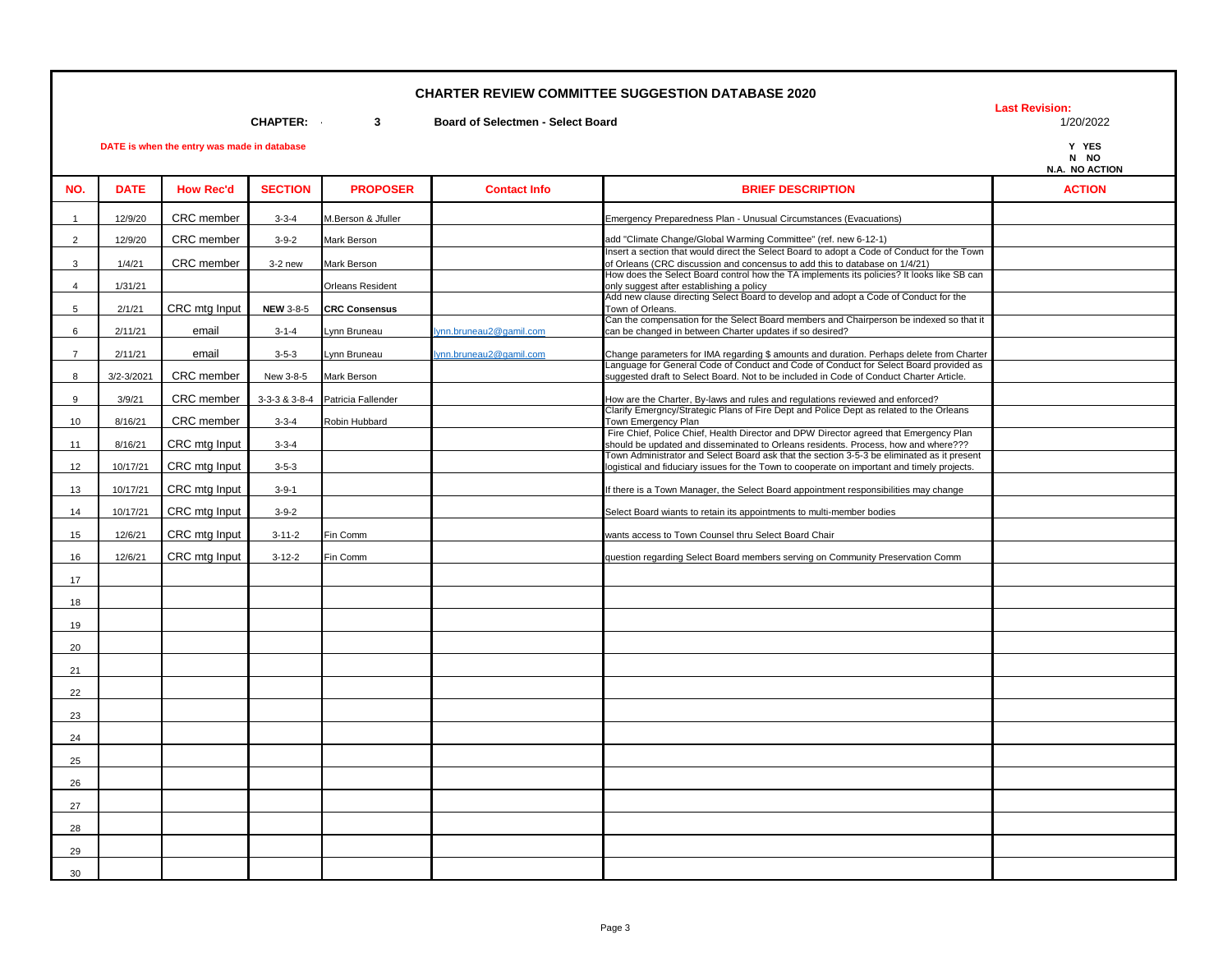**Last Revision:** 

**CHAPTER: - 4 The Town Administrator** 1/20/2022

| N NO |                |
|------|----------------|
|      | N.A. NO ACTION |

|                 |             |                  |                |                         |                     |                                                                                                                                                                                                                          | N.A. NO ACTION |
|-----------------|-------------|------------------|----------------|-------------------------|---------------------|--------------------------------------------------------------------------------------------------------------------------------------------------------------------------------------------------------------------------|----------------|
| NO.             | <b>DATE</b> | <b>How Rec'd</b> | <b>SECTION</b> | <b>PROPOSER</b>         | <b>Contact Info</b> | <b>BRIEF DESCRIPTION</b>                                                                                                                                                                                                 | <b>ACTION</b>  |
| $\mathbf{1}$    | 12/9/20     | CRC mtg Input    | All Sections   |                         |                     |                                                                                                                                                                                                                          |                |
| $\overline{2}$  | 1/31/21     | email            |                | <b>Orleans Resident</b> |                     | Town Administrator vs Town Manager (responsibilities and duties) - Mtg with TA John Kelly<br>What failsafes are there if a new TA or TM takes advantage of the breadth of power given in<br>the Charter job description? |                |
| 3               | 10/17/21    | CRC mtg Input    | $4-3$ 4-4 4-5  |                         |                     | If Town Administrator becomes a Town Manager, certain duites and respnsibilities for<br>appointments may change.                                                                                                         |                |
| $\overline{4}$  |             |                  |                |                         |                     |                                                                                                                                                                                                                          |                |
| $5\overline{5}$ | 12/6/21     | CRC mtg Input    | $4 - 3 - 2(b)$ | Fin Comm                |                     | wants TA to work with Fin Comm on Budget and CIP and proposes a new "Capital Planning<br>Comm"                                                                                                                           |                |
| 6               | 12/6/21     | CRC mtg Input    | $4 - 3 - 2(d)$ | Fin Comm                |                     | wants TA to report at least quarterly to the Fin Comm on fiscal affairs                                                                                                                                                  |                |
|                 |             |                  |                |                         |                     | wants TA to inform Fin Comm on a regular basis regarding state and federal funds                                                                                                                                         |                |
| $\overline{7}$  | 12/6/21     | CRC mtg Input    | 4-3-2 e        | Fin Comm                |                     | availability                                                                                                                                                                                                             |                |
| 8               | 1/3/22      | CRC mtg Input    | $4 - 2 - 1$    | Mark Berson             |                     | change last sentence to require 3 years experience instead of 2 years<br>Second sentence to be deleted since never approved by Atty Gen in 1998 and not voted at                                                         |                |
| 9               | 1/3/22      | CRC mtg Input    | $4-3-2c$       | Patricia Fallender      |                     | Ballot in 1999.                                                                                                                                                                                                          |                |
| 10              | 1/3/22      | CRC mtg Input    | $4 - 9 - 4$    | Mark Berson             |                     | Add option for Moderator to designate a profesional neutral hearing officer and that rules of<br>evidence shall not apply to the removal hearing process and/or proceedings                                              |                |
| 11              |             |                  |                |                         |                     |                                                                                                                                                                                                                          |                |
| 12              |             |                  |                |                         |                     |                                                                                                                                                                                                                          |                |
| 13              |             |                  |                |                         |                     |                                                                                                                                                                                                                          |                |
| 14              |             |                  |                |                         |                     |                                                                                                                                                                                                                          |                |
| 15              |             |                  |                |                         |                     |                                                                                                                                                                                                                          |                |
| 16              |             |                  |                |                         |                     |                                                                                                                                                                                                                          |                |
| 17              |             |                  |                |                         |                     |                                                                                                                                                                                                                          |                |
| 18              |             |                  |                |                         |                     |                                                                                                                                                                                                                          |                |
| 19              |             |                  |                |                         |                     |                                                                                                                                                                                                                          |                |
| 20              |             |                  |                |                         |                     |                                                                                                                                                                                                                          |                |
| 21              |             |                  |                |                         |                     |                                                                                                                                                                                                                          |                |
| 22              |             |                  |                |                         |                     |                                                                                                                                                                                                                          |                |
| 23              |             |                  |                |                         |                     |                                                                                                                                                                                                                          |                |
| 24              |             |                  |                |                         |                     |                                                                                                                                                                                                                          |                |
| 25              |             |                  |                |                         |                     |                                                                                                                                                                                                                          |                |
| 26              |             |                  |                |                         |                     |                                                                                                                                                                                                                          |                |
| 27              |             |                  |                |                         |                     |                                                                                                                                                                                                                          |                |
| 28              |             |                  |                |                         |                     |                                                                                                                                                                                                                          |                |
| 29              |             |                  |                |                         |                     |                                                                                                                                                                                                                          |                |
| 30              |             |                  |                |                         |                     |                                                                                                                                                                                                                          |                |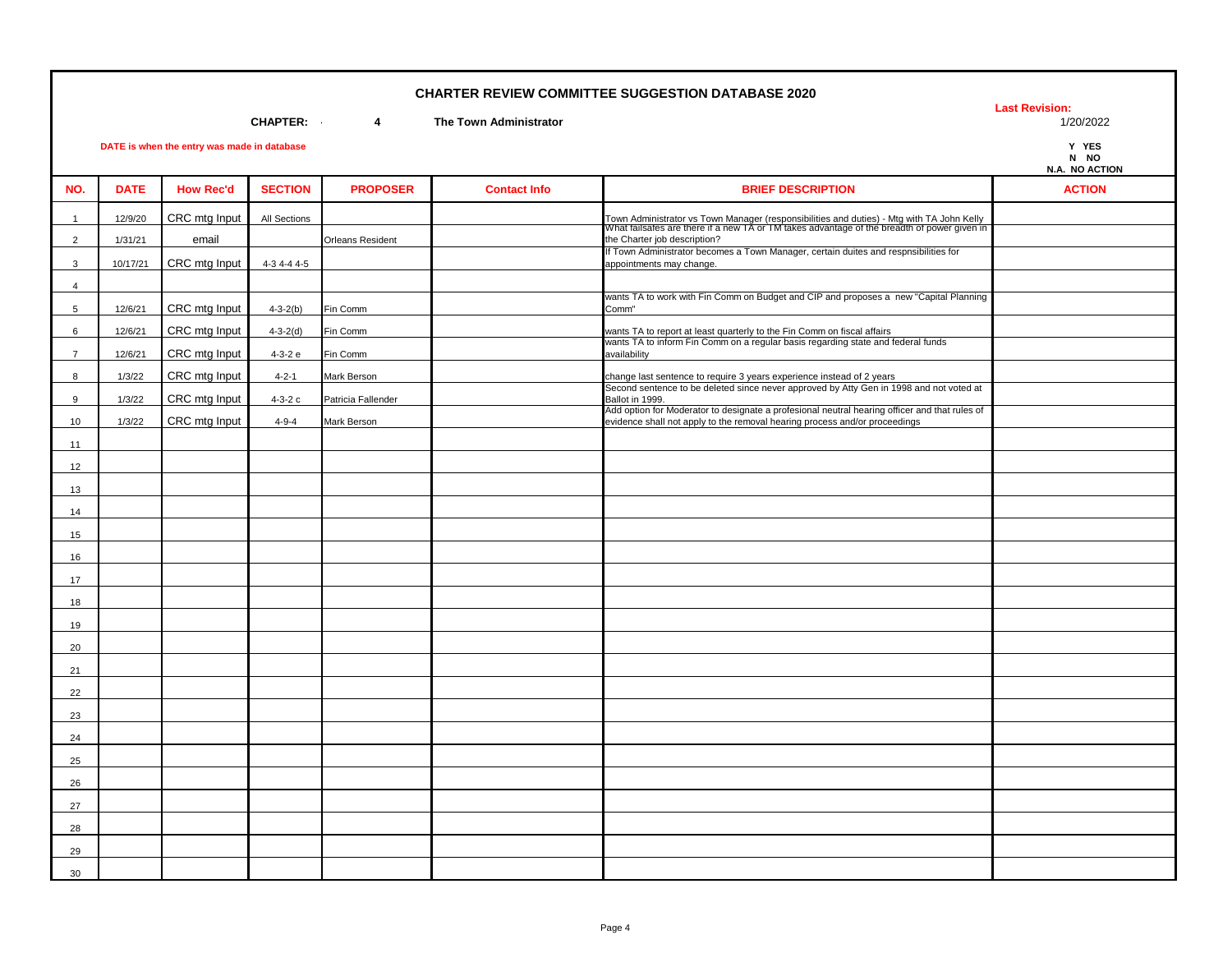**Last Revision:** 

**N NO N.A. NO ACTION**

**CHAPTER:** 5 **Elected Town Boards and Officers** 

**DATE is when the entry was made in database** 

| CRC member<br>Mark Berson<br>Elected vs Appointed Members of Town Board/Committees<br>12/9/20<br>All Sections<br>$\mathbf{1}$<br>CRC member<br>Old Kings Highway District Committee<br>Jon Fuller<br>$\overline{2}$<br>12/9/20<br>$5 - 9 - 2$<br>Add word "bodies" in first line so that clause reads "vacancies in elected Town multi-member<br>bodies other than the Board of Selectmen"<br>email<br>ynn.bruneau2@gmail.com<br>$\mathbf{3}$<br>2/11/21<br>$5 - 2 - 1$<br>Lynn Bruneau<br>Delete extraneous (2/3 vote required) from end of clause<br>Sent to Town Clerk for correction<br>2/11/21<br>email<br>$5 - 3 - 1$<br>Lynn Bruneau<br>ynn.bruneau2@gmail.com<br>$\overline{4}$<br>CRC mtg Input<br>George Meservey<br>$5\phantom{.0}$<br>8/2/21<br>$5 - 7 - 1$<br>Board of Health should remain elected<br>Delete word "unpaid" in first line since no members of Old Kings Highway Historic District<br>CRC mtg Input<br>Committee are paid.<br>6<br>8/2/21<br>$5 - 9 - 1$<br>George Meservey<br>CRC mtg Input<br>Patricia Fallender<br>$\overline{7}$<br>1/3/22<br>$5-3-1$ (d)<br>needs to be amended regarding a "professional neutral hearing officer" if 4-9-4 is amended<br>8<br>9<br>10<br>11<br>12<br>13<br>14<br>15<br>16<br>17<br>18<br>19<br>20<br>21<br>22<br>23<br>24<br>25<br>26<br>27<br>28 | NO. | <b>DATE</b> | <b>How Rec'd</b> | <b>SECTION</b> | <b>PROPOSER</b> | <b>Contact Info</b> | <b>BRIEF DESCRIPTION</b> | <b>ACTION</b> |
|---------------------------------------------------------------------------------------------------------------------------------------------------------------------------------------------------------------------------------------------------------------------------------------------------------------------------------------------------------------------------------------------------------------------------------------------------------------------------------------------------------------------------------------------------------------------------------------------------------------------------------------------------------------------------------------------------------------------------------------------------------------------------------------------------------------------------------------------------------------------------------------------------------------------------------------------------------------------------------------------------------------------------------------------------------------------------------------------------------------------------------------------------------------------------------------------------------------------------------------------------------------------------------------------------------------------|-----|-------------|------------------|----------------|-----------------|---------------------|--------------------------|---------------|
|                                                                                                                                                                                                                                                                                                                                                                                                                                                                                                                                                                                                                                                                                                                                                                                                                                                                                                                                                                                                                                                                                                                                                                                                                                                                                                                     |     |             |                  |                |                 |                     |                          |               |
|                                                                                                                                                                                                                                                                                                                                                                                                                                                                                                                                                                                                                                                                                                                                                                                                                                                                                                                                                                                                                                                                                                                                                                                                                                                                                                                     |     |             |                  |                |                 |                     |                          |               |
|                                                                                                                                                                                                                                                                                                                                                                                                                                                                                                                                                                                                                                                                                                                                                                                                                                                                                                                                                                                                                                                                                                                                                                                                                                                                                                                     |     |             |                  |                |                 |                     |                          |               |
|                                                                                                                                                                                                                                                                                                                                                                                                                                                                                                                                                                                                                                                                                                                                                                                                                                                                                                                                                                                                                                                                                                                                                                                                                                                                                                                     |     |             |                  |                |                 |                     |                          |               |
|                                                                                                                                                                                                                                                                                                                                                                                                                                                                                                                                                                                                                                                                                                                                                                                                                                                                                                                                                                                                                                                                                                                                                                                                                                                                                                                     |     |             |                  |                |                 |                     |                          |               |
|                                                                                                                                                                                                                                                                                                                                                                                                                                                                                                                                                                                                                                                                                                                                                                                                                                                                                                                                                                                                                                                                                                                                                                                                                                                                                                                     |     |             |                  |                |                 |                     |                          |               |
|                                                                                                                                                                                                                                                                                                                                                                                                                                                                                                                                                                                                                                                                                                                                                                                                                                                                                                                                                                                                                                                                                                                                                                                                                                                                                                                     |     |             |                  |                |                 |                     |                          |               |
|                                                                                                                                                                                                                                                                                                                                                                                                                                                                                                                                                                                                                                                                                                                                                                                                                                                                                                                                                                                                                                                                                                                                                                                                                                                                                                                     |     |             |                  |                |                 |                     |                          |               |
|                                                                                                                                                                                                                                                                                                                                                                                                                                                                                                                                                                                                                                                                                                                                                                                                                                                                                                                                                                                                                                                                                                                                                                                                                                                                                                                     |     |             |                  |                |                 |                     |                          |               |
|                                                                                                                                                                                                                                                                                                                                                                                                                                                                                                                                                                                                                                                                                                                                                                                                                                                                                                                                                                                                                                                                                                                                                                                                                                                                                                                     |     |             |                  |                |                 |                     |                          |               |
|                                                                                                                                                                                                                                                                                                                                                                                                                                                                                                                                                                                                                                                                                                                                                                                                                                                                                                                                                                                                                                                                                                                                                                                                                                                                                                                     |     |             |                  |                |                 |                     |                          |               |
|                                                                                                                                                                                                                                                                                                                                                                                                                                                                                                                                                                                                                                                                                                                                                                                                                                                                                                                                                                                                                                                                                                                                                                                                                                                                                                                     |     |             |                  |                |                 |                     |                          |               |
|                                                                                                                                                                                                                                                                                                                                                                                                                                                                                                                                                                                                                                                                                                                                                                                                                                                                                                                                                                                                                                                                                                                                                                                                                                                                                                                     |     |             |                  |                |                 |                     |                          |               |
|                                                                                                                                                                                                                                                                                                                                                                                                                                                                                                                                                                                                                                                                                                                                                                                                                                                                                                                                                                                                                                                                                                                                                                                                                                                                                                                     |     |             |                  |                |                 |                     |                          |               |
|                                                                                                                                                                                                                                                                                                                                                                                                                                                                                                                                                                                                                                                                                                                                                                                                                                                                                                                                                                                                                                                                                                                                                                                                                                                                                                                     |     |             |                  |                |                 |                     |                          |               |
|                                                                                                                                                                                                                                                                                                                                                                                                                                                                                                                                                                                                                                                                                                                                                                                                                                                                                                                                                                                                                                                                                                                                                                                                                                                                                                                     |     |             |                  |                |                 |                     |                          |               |
|                                                                                                                                                                                                                                                                                                                                                                                                                                                                                                                                                                                                                                                                                                                                                                                                                                                                                                                                                                                                                                                                                                                                                                                                                                                                                                                     |     |             |                  |                |                 |                     |                          |               |
|                                                                                                                                                                                                                                                                                                                                                                                                                                                                                                                                                                                                                                                                                                                                                                                                                                                                                                                                                                                                                                                                                                                                                                                                                                                                                                                     |     |             |                  |                |                 |                     |                          |               |
|                                                                                                                                                                                                                                                                                                                                                                                                                                                                                                                                                                                                                                                                                                                                                                                                                                                                                                                                                                                                                                                                                                                                                                                                                                                                                                                     |     |             |                  |                |                 |                     |                          |               |
|                                                                                                                                                                                                                                                                                                                                                                                                                                                                                                                                                                                                                                                                                                                                                                                                                                                                                                                                                                                                                                                                                                                                                                                                                                                                                                                     |     |             |                  |                |                 |                     |                          |               |
|                                                                                                                                                                                                                                                                                                                                                                                                                                                                                                                                                                                                                                                                                                                                                                                                                                                                                                                                                                                                                                                                                                                                                                                                                                                                                                                     |     |             |                  |                |                 |                     |                          |               |
|                                                                                                                                                                                                                                                                                                                                                                                                                                                                                                                                                                                                                                                                                                                                                                                                                                                                                                                                                                                                                                                                                                                                                                                                                                                                                                                     |     |             |                  |                |                 |                     |                          |               |
|                                                                                                                                                                                                                                                                                                                                                                                                                                                                                                                                                                                                                                                                                                                                                                                                                                                                                                                                                                                                                                                                                                                                                                                                                                                                                                                     |     |             |                  |                |                 |                     |                          |               |
|                                                                                                                                                                                                                                                                                                                                                                                                                                                                                                                                                                                                                                                                                                                                                                                                                                                                                                                                                                                                                                                                                                                                                                                                                                                                                                                     |     |             |                  |                |                 |                     |                          |               |
|                                                                                                                                                                                                                                                                                                                                                                                                                                                                                                                                                                                                                                                                                                                                                                                                                                                                                                                                                                                                                                                                                                                                                                                                                                                                                                                     |     |             |                  |                |                 |                     |                          |               |
|                                                                                                                                                                                                                                                                                                                                                                                                                                                                                                                                                                                                                                                                                                                                                                                                                                                                                                                                                                                                                                                                                                                                                                                                                                                                                                                     |     |             |                  |                |                 |                     |                          |               |
|                                                                                                                                                                                                                                                                                                                                                                                                                                                                                                                                                                                                                                                                                                                                                                                                                                                                                                                                                                                                                                                                                                                                                                                                                                                                                                                     |     |             |                  |                |                 |                     |                          |               |
|                                                                                                                                                                                                                                                                                                                                                                                                                                                                                                                                                                                                                                                                                                                                                                                                                                                                                                                                                                                                                                                                                                                                                                                                                                                                                                                     |     |             |                  |                |                 |                     |                          |               |
| 29                                                                                                                                                                                                                                                                                                                                                                                                                                                                                                                                                                                                                                                                                                                                                                                                                                                                                                                                                                                                                                                                                                                                                                                                                                                                                                                  |     |             |                  |                |                 |                     |                          |               |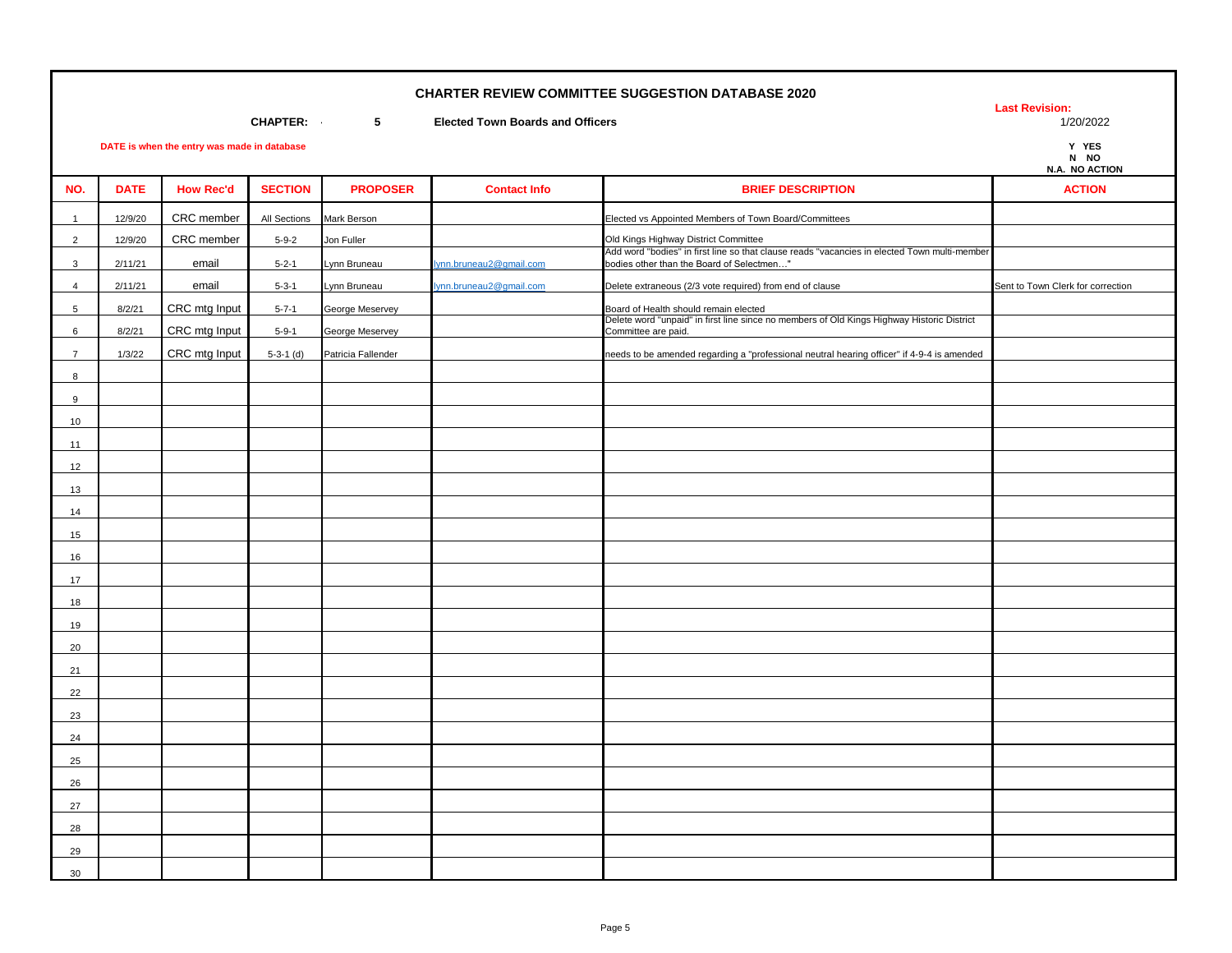**Last Revision:** 

**CHAPTER:** 6 **Appointed Multi-Member Bodies** 

|                | DATE is when the entry was made in database |                   |                   |                      |                                                |                                                                                                                                                                           |                                   |  |  |
|----------------|---------------------------------------------|-------------------|-------------------|----------------------|------------------------------------------------|---------------------------------------------------------------------------------------------------------------------------------------------------------------------------|-----------------------------------|--|--|
| NO.            | <b>DATE</b>                                 | <b>How Rec'd</b>  | <b>SECTION</b>    | <b>PROPOSER</b>      | <b>Contact Info</b>                            | <b>BRIEF DESCRIPTION</b>                                                                                                                                                  | <b>ACTION</b>                     |  |  |
| $\mathbf{1}$   | 12/9/20                                     | <b>CRC</b> member | All Sections      | Mark Berson          |                                                | Elected vs Appointed Members of Town Board/Committees                                                                                                                     |                                   |  |  |
| $\overline{2}$ | 12/9/20                                     | CRC member        | <b>NEW</b>        | Mark Berson          |                                                | New Section!! Climate Change/Global Warming Committee                                                                                                                     |                                   |  |  |
| 3              | 12/9/20                                     |                   | <b>NEW</b>        | Citizen?             |                                                | New Section!! Police Department Oversight Committee                                                                                                                       |                                   |  |  |
| $\overline{4}$ | 12/9/20                                     | CRC member        | <b>NEW</b>        | Jon Fuller           |                                                | New Section!! Affordable Housing Committee and Trust                                                                                                                      |                                   |  |  |
| 5              | 1/13/21                                     | email             | <b>NEW</b>        |                      | Tracy Murphy, Chm RAC tracymurphy185@gmail.com | New Section!! The Recreation Advisory Committee would like to expand its scope and<br>become a Recreation Commisssion                                                     |                                   |  |  |
| 6              | 1/12/21                                     | email             |                   | Robert Cunningham    | ordrob44@gmail.com                             | Select Board should be sure to appoint multi-member body members to overlapping terms                                                                                     |                                   |  |  |
| $\overline{7}$ | 1/12/21                                     | email             |                   | Robert Cunningham    | ordrob44@gmail.com                             | There seem to be too many committees and not enough volunteers. Having a few<br>committees with important deliverables for the Town is a much better option               |                                   |  |  |
| 8              | 1/19/21                                     | email             | $6 - 8 - 2$       | Dick Hartmann ChBWSC | dick@lifecvclerenewables.com                   | Increase Board of Water and Sewer Commisssioners to 5 regular Members, 2 Alternates<br>and 1 each Planning Board and Board of Health Representatives.                     |                                   |  |  |
| 9              | 1/4/21                                      | CRC member        | $6-4-1$ & $6-4-2$ | Jon Fuller           |                                                | Change "Conservation Commission" title to "Conservation Committee" (check MGL statute)                                                                                    |                                   |  |  |
| 10             | 1/4/21                                      | CRC member        | $6 - 8$           | Jon Fuller           |                                                | Change "Board of Water and Sewer Commissioners" title to "Water and Sewer Board"                                                                                          |                                   |  |  |
| 11             | 1/4/21                                      | CRC member        | $6 - 10 - 1$      | Jon Fuller           |                                                | Change "Historical Commission" title to "Historical Committee"                                                                                                            |                                   |  |  |
| 12             | 2/10/21                                     | email             | $6 - 4 - 1$       |                      | jannell@town.orleans.ma.us                     | Add the words "and vote" to clarify that associate members acting in the absence of regular<br>Cons Comm members have that ability.                                       |                                   |  |  |
| 13             | 2/14/21                                     | CRC member        | $6 - 4 - 1$       | Patricia Fallender   |                                                | correct spelling in last sentence by changing "even" to "event"                                                                                                           |                                   |  |  |
| 14             | 2/15/21                                     | CRC member        | <b>New 6-9-2</b>  | Mark Berson          |                                                | Add here regarding amending Charter but already covered by clause 10-1-1                                                                                                  |                                   |  |  |
| 15             | 2/11/21                                     | email             | $6 - 8 - 3$       | vnn Bruneau          | vnn.bruneau2@gmail.com                         | Should reference to "sewer rates" be clarified to reflect "taxes and betterment fees" or just be<br>more generic?                                                         |                                   |  |  |
| 16             | 3/1/21                                      | CRC member        | $6 - 10 - 1$      | Patricia Fallender   |                                                | delete line "{Amended 5-12-2014 ATM, Art.26} as not relevant to this clause                                                                                               | Sent yo Town Clerk for correction |  |  |
| 17             | 3/5/21                                      | email             | $6 - 11 - 1$      | Rick Francolini      | rick francolini@yahoo.com                      | Consider adding a Recreation representative to the Community Preservation Committee<br>since it is now an eligible funding category under the Community Preservation Act. |                                   |  |  |
| 18             | 5/28/21                                     | email             | <b>NEW</b>        |                      | Tracy Murphy, Chm RAC tracymurphy185@gmail.com | the RAC recommends a "Community Coordinator" and reiterates need for RAC in Orleans                                                                                       |                                   |  |  |
| 19             | 8/2/21                                      | CRC mtg Input     | $6 - 6 - 1$       | George Meservey      |                                                | Planning Board should remain appointed                                                                                                                                    |                                   |  |  |
| 20             |                                             |                   |                   |                      |                                                |                                                                                                                                                                           |                                   |  |  |
| 21             |                                             |                   |                   |                      |                                                |                                                                                                                                                                           |                                   |  |  |
| 22             |                                             |                   |                   |                      |                                                |                                                                                                                                                                           |                                   |  |  |
| 23             |                                             |                   |                   |                      |                                                |                                                                                                                                                                           |                                   |  |  |
| 24             |                                             |                   |                   |                      |                                                |                                                                                                                                                                           |                                   |  |  |
| 25             |                                             |                   |                   |                      |                                                |                                                                                                                                                                           |                                   |  |  |
| 26             |                                             |                   |                   |                      |                                                |                                                                                                                                                                           |                                   |  |  |
| 27             |                                             |                   |                   |                      |                                                |                                                                                                                                                                           |                                   |  |  |
| 28             |                                             |                   |                   |                      |                                                |                                                                                                                                                                           |                                   |  |  |
| 29             |                                             |                   |                   |                      |                                                |                                                                                                                                                                           |                                   |  |  |
| 30             |                                             |                   |                   |                      |                                                |                                                                                                                                                                           |                                   |  |  |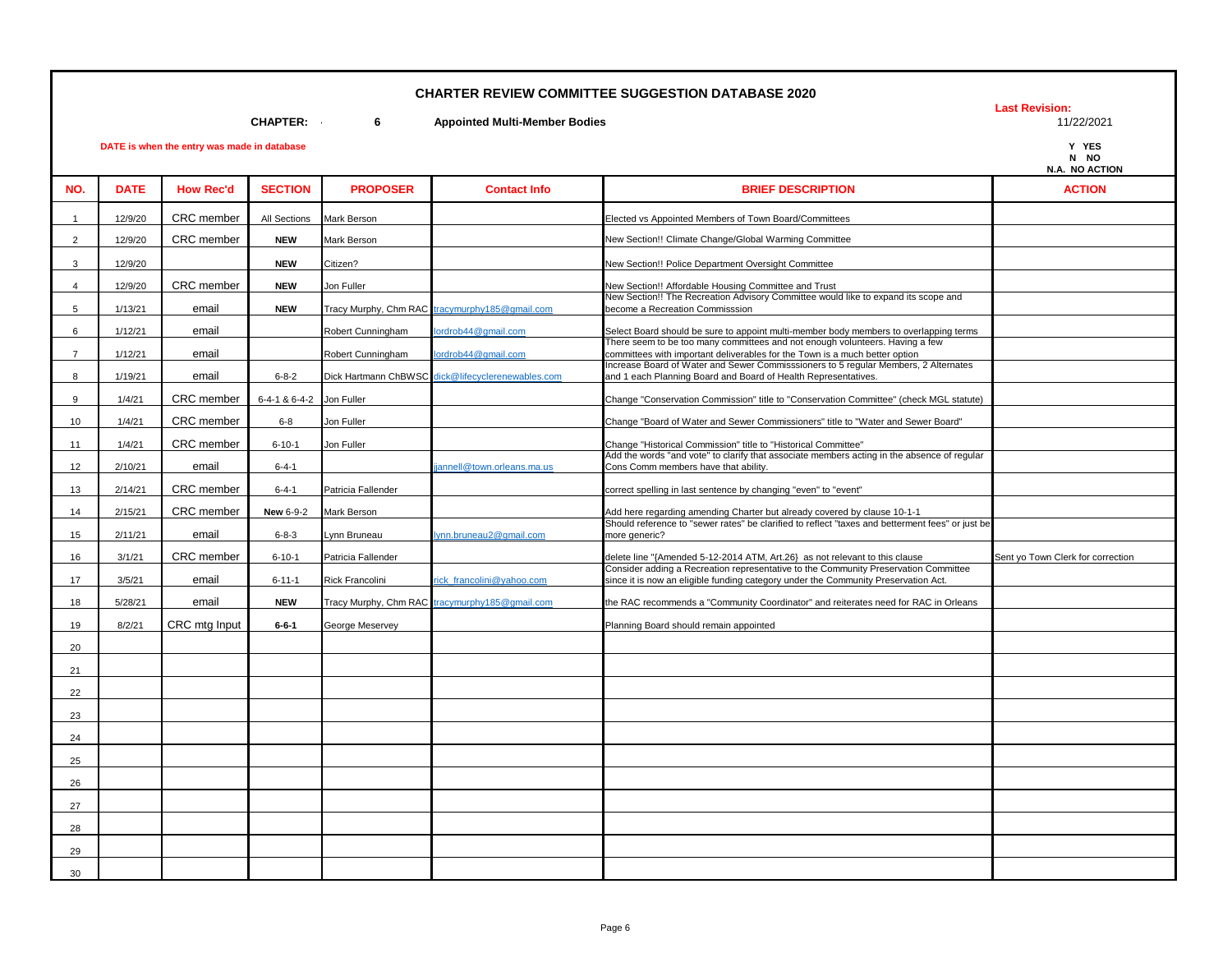**Last Revision:** 

**CHAPTER: 7 Citizen Participation, Elections and Recall** 1/20/2022 1/20/2022

Y YES<br>N NO

| . . | .            |
|-----|--------------|
|     | A. NO ACTION |
|     |              |
|     |              |

|                 | N.A. NO ACTION |                  |                |                    |                       |                                                                                                                                                                                                                |                                   |
|-----------------|----------------|------------------|----------------|--------------------|-----------------------|----------------------------------------------------------------------------------------------------------------------------------------------------------------------------------------------------------------|-----------------------------------|
| NO.             | <b>DATE</b>    | <b>How Rec'd</b> | <b>SECTION</b> | <b>PROPOSER</b>    | <b>Contact Info</b>   | <b>BRIEF DESCRIPTION</b>                                                                                                                                                                                       | <b>ACTION</b>                     |
| $\overline{1}$  | 12/9/20        |                  | $7 - 1 - 2$    | Jon Fuller?        |                       |                                                                                                                                                                                                                |                                   |
| 2               | 2/8/21         | email            | $7 - 1 - 1$    | Joan Francolini    | dfrancolini@gmail.com | Use of Public Hearings<br>Orleans needs to implement and sustain a Communications Strategy by funding a user<br>friendly website, better email and phone communications, and social media platforms.           |                                   |
| $\mathbf{3}$    | 3/1/21         | CRC member       | $7 - 1 - 1$    | Patricia Fallender |                       |                                                                                                                                                                                                                | Sent to Town Clerk for correction |
| $\overline{4}$  | 3/15/21        | email            | $7 - 1 - 1$    | <b>Steve Gass</b>  | xgass@gmail.com       | change first word of fourth line from "appropriated" to "appropriate"<br>Improve/modernize website. Deserves a professional upgrade. Website should be<br>responsive to whichever device is used to access it. |                                   |
| $5\overline{5}$ | 12/6/21        | CRC mtg Input    | ALL            | Fin Comm           |                       | Fin Comm questioned why this chapter is need since it seemed procedural                                                                                                                                        |                                   |
| 6               |                |                  |                |                    |                       |                                                                                                                                                                                                                |                                   |
| $\overline{7}$  |                |                  |                |                    |                       |                                                                                                                                                                                                                |                                   |
| 8               |                |                  |                |                    |                       |                                                                                                                                                                                                                |                                   |
| 9               |                |                  |                |                    |                       |                                                                                                                                                                                                                |                                   |
| 10              |                |                  |                |                    |                       |                                                                                                                                                                                                                |                                   |
| 11              |                |                  |                |                    |                       |                                                                                                                                                                                                                |                                   |
| 12              |                |                  |                |                    |                       |                                                                                                                                                                                                                |                                   |
| 13              |                |                  |                |                    |                       |                                                                                                                                                                                                                |                                   |
| 14              |                |                  |                |                    |                       |                                                                                                                                                                                                                |                                   |
| 15              |                |                  |                |                    |                       |                                                                                                                                                                                                                |                                   |
| 16              |                |                  |                |                    |                       |                                                                                                                                                                                                                |                                   |
| 17              |                |                  |                |                    |                       |                                                                                                                                                                                                                |                                   |
| 18              |                |                  |                |                    |                       |                                                                                                                                                                                                                |                                   |
| 19              |                |                  |                |                    |                       |                                                                                                                                                                                                                |                                   |
| 20              |                |                  |                |                    |                       |                                                                                                                                                                                                                |                                   |
| 21              |                |                  |                |                    |                       |                                                                                                                                                                                                                |                                   |
| 22              |                |                  |                |                    |                       |                                                                                                                                                                                                                |                                   |
| 23              |                |                  |                |                    |                       |                                                                                                                                                                                                                |                                   |
| 24              |                |                  |                |                    |                       |                                                                                                                                                                                                                |                                   |
| 25              |                |                  |                |                    |                       |                                                                                                                                                                                                                |                                   |
| 26              |                |                  |                |                    |                       |                                                                                                                                                                                                                |                                   |
| 27              |                |                  |                |                    |                       |                                                                                                                                                                                                                |                                   |
| 28              |                |                  |                |                    |                       |                                                                                                                                                                                                                |                                   |
| 29              |                |                  |                |                    |                       |                                                                                                                                                                                                                |                                   |
| 30              |                |                  |                |                    |                       |                                                                                                                                                                                                                |                                   |
|                 |                |                  |                |                    |                       |                                                                                                                                                                                                                |                                   |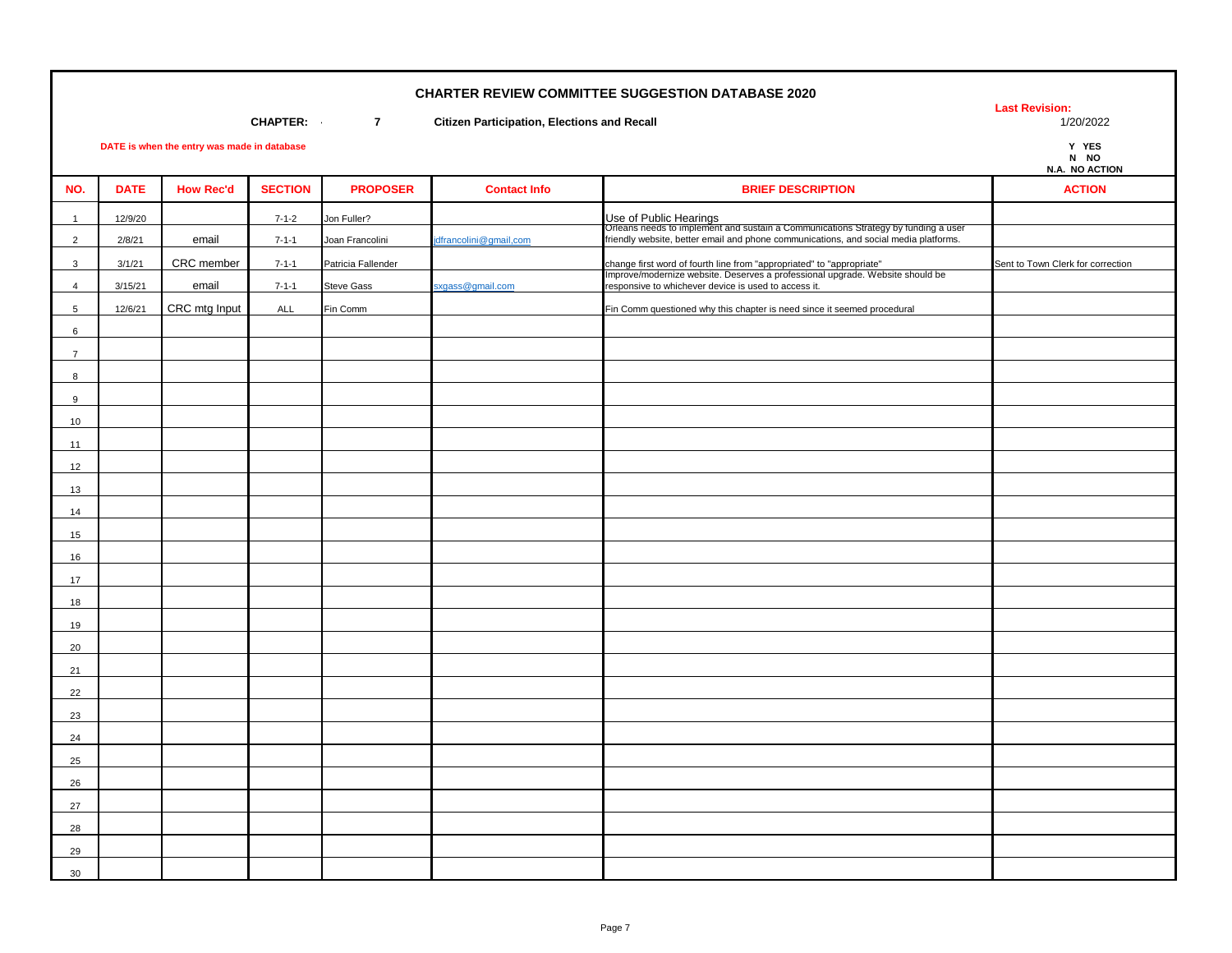**Last Revision:** 

**CHAPTER:** 8 **Financial Provisions and Procedures** 

Y YES<br>N NO

|                |             |                  |                  |                 |                     |                                                                                                                                                                                                                  | N.A. NO ACTION |
|----------------|-------------|------------------|------------------|-----------------|---------------------|------------------------------------------------------------------------------------------------------------------------------------------------------------------------------------------------------------------|----------------|
| NO.            | <b>DATE</b> | <b>How Rec'd</b> | <b>SECTION</b>   | <b>PROPOSER</b> | <b>Contact Info</b> | <b>BRIEF DESCRIPTION</b>                                                                                                                                                                                         | <b>ACTION</b>  |
| $\mathbf{1}$   | 12/6/21     | CRC mtg Input    | 8-1-6 to 8-1-1   | Fin Comm        |                     | Fin Comm independently examine and analyze "all aspects of" Town financial affairs and<br>inform citizens of its findings<br>Replaces old 8-1-1 and 8-1-2. Changes Fin Comm to 7 regular members and 2 associate |                |
| $\overline{2}$ | 12/6/21     | CRC mtg Input    | <b>NEW 8-1-2</b> | Fin Comm        |                     | members with terms expiring on July 15th. Quorum becomes 4.                                                                                                                                                      |                |
| $\mathbf{3}$   | 12/6/21     | CRC mtg Input    | $8 - 3 - 3$      | Fin Comm        |                     | The Fin Comm shall make recommendations within the Warrant on articles having financial<br>implications or by announcement during Town Meeting.                                                                  |                |
| $\overline{4}$ | 12/6/21     | CRC mtg Input    | <b>NEW</b>       | Fin Comm        |                     | The Fin Comm Fiscal Year Annual Report and Letter to the Town shall be included in the                                                                                                                           |                |
| 5              | 12/6/21     | CRC mtg Input    | 8-5-1 thru 8-5-3 | Fin Comm        |                     | Warrany for Town Meeting<br>wants the TA to work with the Fin Command propsed new Capital Planning Comm to<br>prepare the Capital Improvement Plan (CIP) and that CIP should address sustainability.             |                |
|                |             |                  |                  |                 |                     |                                                                                                                                                                                                                  |                |
| 6              | 12/6/21     | CRC mtg Input    | $8 - 8 - 1$      | Fin Comm        |                     | wants the results of the annual audit reported at a joint metg of SB and Fin Comm                                                                                                                                |                |
| $\overline{7}$ |             |                  |                  |                 |                     |                                                                                                                                                                                                                  |                |
| 8              |             |                  |                  |                 |                     |                                                                                                                                                                                                                  |                |
| 9              |             |                  |                  |                 |                     |                                                                                                                                                                                                                  |                |
| 10             |             |                  |                  |                 |                     |                                                                                                                                                                                                                  |                |
| 11             |             |                  |                  |                 |                     |                                                                                                                                                                                                                  |                |
| 12             |             |                  |                  |                 |                     |                                                                                                                                                                                                                  |                |
| 13             |             |                  |                  |                 |                     |                                                                                                                                                                                                                  |                |
| 14             |             |                  |                  |                 |                     |                                                                                                                                                                                                                  |                |
| 15             |             |                  |                  |                 |                     |                                                                                                                                                                                                                  |                |
| 16             |             |                  |                  |                 |                     |                                                                                                                                                                                                                  |                |
| 17             |             |                  |                  |                 |                     |                                                                                                                                                                                                                  |                |
| 18             |             |                  |                  |                 |                     |                                                                                                                                                                                                                  |                |
| 19             |             |                  |                  |                 |                     |                                                                                                                                                                                                                  |                |
| 20             |             |                  |                  |                 |                     |                                                                                                                                                                                                                  |                |
| 21             |             |                  |                  |                 |                     |                                                                                                                                                                                                                  |                |
| 22             |             |                  |                  |                 |                     |                                                                                                                                                                                                                  |                |
| 23             |             |                  |                  |                 |                     |                                                                                                                                                                                                                  |                |
| 24             |             |                  |                  |                 |                     |                                                                                                                                                                                                                  |                |
| 25             |             |                  |                  |                 |                     |                                                                                                                                                                                                                  |                |
| 26             |             |                  |                  |                 |                     |                                                                                                                                                                                                                  |                |
| 27             |             |                  |                  |                 |                     |                                                                                                                                                                                                                  |                |
| 28             |             |                  |                  |                 |                     |                                                                                                                                                                                                                  |                |
|                |             |                  |                  |                 |                     |                                                                                                                                                                                                                  |                |
| 29             |             |                  |                  |                 |                     |                                                                                                                                                                                                                  |                |
| 30             |             |                  |                  |                 |                     |                                                                                                                                                                                                                  |                |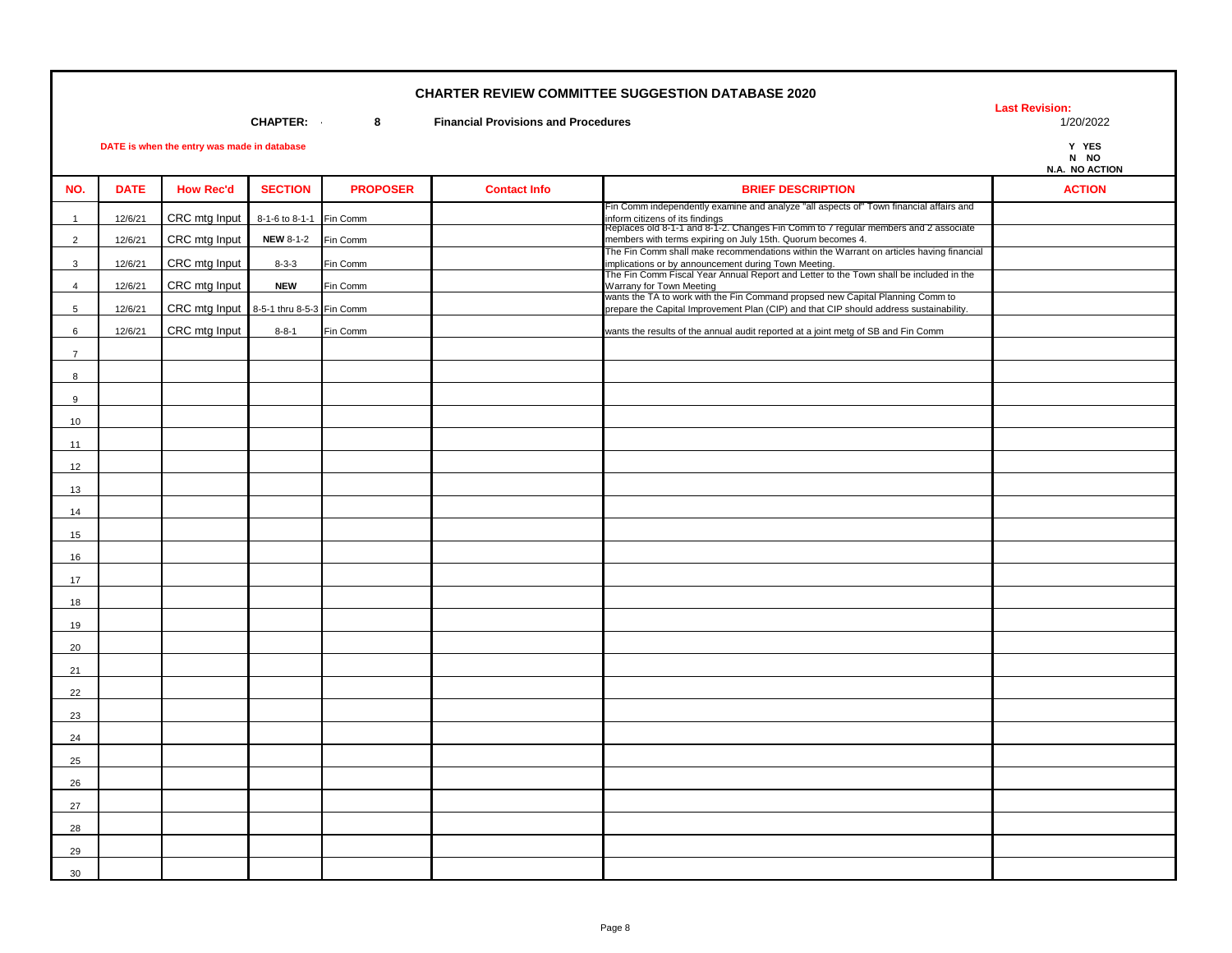**Last Revision:** 

**CHAPTER: - 9 Planning and The Environment** 11/22/2021

| N NO |                |
|------|----------------|
|      | N.A. NO ACTION |

|                |             |                  |                  |                        |                          |                                                                                                                                                             | N.A. NO ACTION                         |
|----------------|-------------|------------------|------------------|------------------------|--------------------------|-------------------------------------------------------------------------------------------------------------------------------------------------------------|----------------------------------------|
| NO.            | <b>DATE</b> | <b>How Rec'd</b> | <b>SECTION</b>   | <b>PROPOSER</b>        | <b>Contact Info</b>      | <b>BRIEF DESCRIPTION</b>                                                                                                                                    | <b>ACTION</b>                          |
| $\overline{1}$ | 12/9/20     | CRC member       | <b>NEW 9-1-6</b> | MBerson & JFuller      |                          | New Section!! Economic Development Plan<br>Should Charter address issue of derelict buildings in Orleans economic centers? Or is this a                     |                                        |
| $\overline{2}$ | 2/2/21      | email            | $9 - 1$          | <b>Rick Francolini</b> | ick francolini@yahoo.com | Zoning bylaw issue best addressed by the Planning Board?                                                                                                    |                                        |
| 3              | 2/1/21      | CRC member       | <b>NEW 9-1-6</b> | <b>Maxine Minkoff</b>  |                          | Add New Section addressing Economic Development                                                                                                             |                                        |
| $\overline{4}$ | 2/1/21      | CRC member       | <b>NEW 9-1-7</b> | <b>Maxine Minkoff</b>  |                          | Add New Section addressing Climate Change<br>Change title of this section from "Official Town Plan" to "Orleans Comprehensive Plan".This                    |                                        |
| 5              | 2/11/21     | email            | $9 - 2$          | Lynn Bruneau           | lynn.bruneau2@gmail.com  | change was made by 2007 CRC and effective 2008                                                                                                              | Sent to Town Clerk for correction      |
| 6              | 2/11/21     | CRC member       | $9 - 1 - 3$      | Gail Meyers Lavin      |                          | Change "environment" to "environmental" (end of 2nd line)<br>In last sentence, change "shall" to "may" thus eliminating the neccesssity for a verbal report | Sent to Town Clerk for correction      |
| $\overline{7}$ | 8/2/21      | CRC mtg Input    | $9 - 2 - 5$      | George Meservey        |                          | at Annual Town Meeting                                                                                                                                      |                                        |
|                |             |                  |                  |                        |                          | Supports Climate Change addressed in Charter, Net Zero emmissions and Electric Charging                                                                     |                                        |
| 8              | 9/20/21     | public comment   | <b>NEW 9-1-7</b> | <b>Burt Jaffe</b>      | piaffe80@aol.com         | <b>Stations for Vehicles</b>                                                                                                                                | referred to Renewable Energy Committee |
| 9              |             |                  |                  |                        |                          |                                                                                                                                                             |                                        |
| 10             |             |                  |                  |                        |                          |                                                                                                                                                             |                                        |
| 11             |             |                  |                  |                        |                          |                                                                                                                                                             |                                        |
| 12             |             |                  |                  |                        |                          |                                                                                                                                                             |                                        |
| 13             |             |                  |                  |                        |                          |                                                                                                                                                             |                                        |
| 14             |             |                  |                  |                        |                          |                                                                                                                                                             |                                        |
| 15             |             |                  |                  |                        |                          |                                                                                                                                                             |                                        |
| 16             |             |                  |                  |                        |                          |                                                                                                                                                             |                                        |
| 17             |             |                  |                  |                        |                          |                                                                                                                                                             |                                        |
| 18             |             |                  |                  |                        |                          |                                                                                                                                                             |                                        |
| 19             |             |                  |                  |                        |                          |                                                                                                                                                             |                                        |
| 20             |             |                  |                  |                        |                          |                                                                                                                                                             |                                        |
| 21             |             |                  |                  |                        |                          |                                                                                                                                                             |                                        |
| 22             |             |                  |                  |                        |                          |                                                                                                                                                             |                                        |
| 23             |             |                  |                  |                        |                          |                                                                                                                                                             |                                        |
| 24             |             |                  |                  |                        |                          |                                                                                                                                                             |                                        |
| 25             |             |                  |                  |                        |                          |                                                                                                                                                             |                                        |
| 26             |             |                  |                  |                        |                          |                                                                                                                                                             |                                        |
| 27             |             |                  |                  |                        |                          |                                                                                                                                                             |                                        |
| 28             |             |                  |                  |                        |                          |                                                                                                                                                             |                                        |
| 29             |             |                  |                  |                        |                          |                                                                                                                                                             |                                        |
| 30             |             |                  |                  |                        |                          |                                                                                                                                                             |                                        |
|                |             |                  |                  |                        |                          |                                                                                                                                                             |                                        |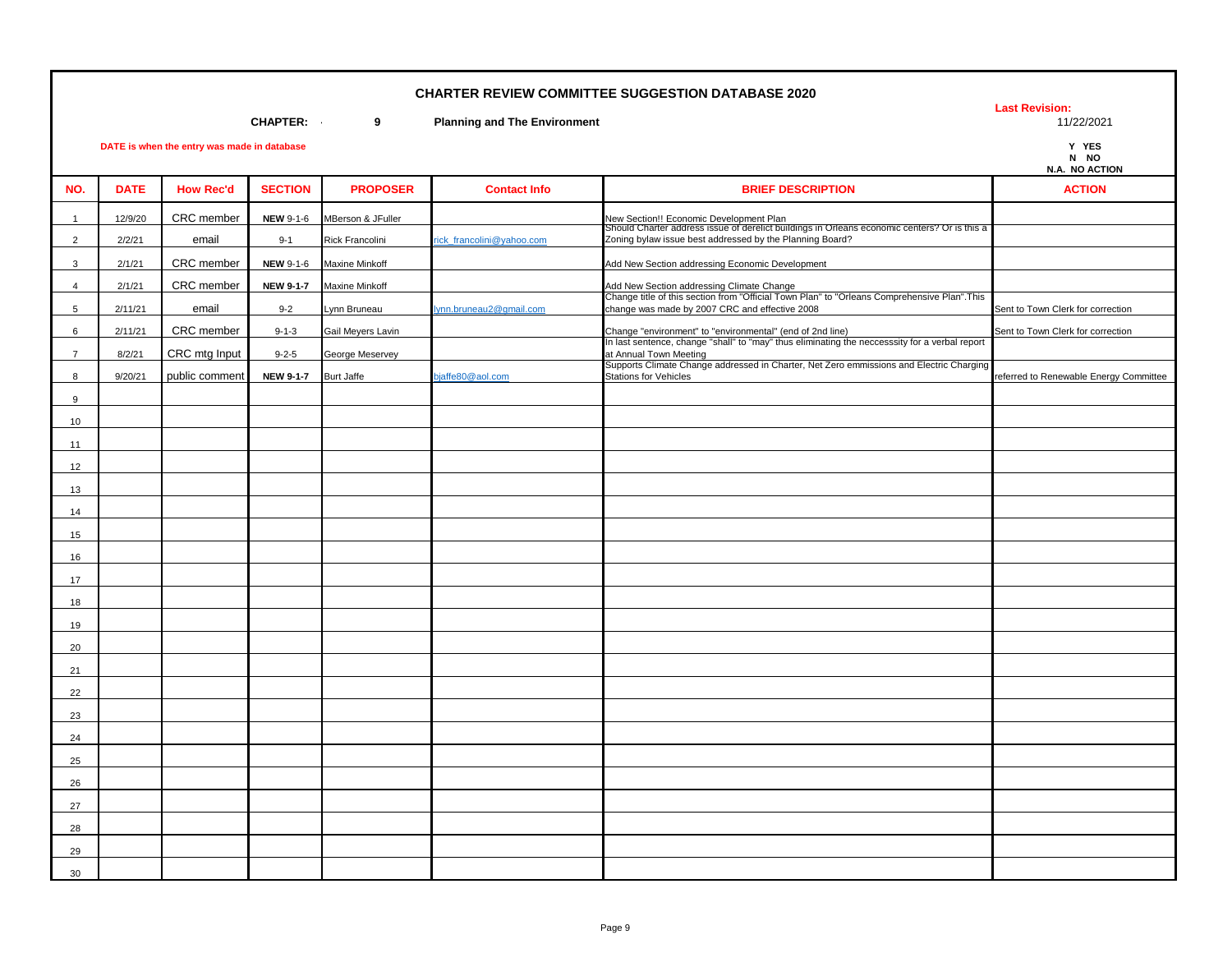| <b>CHARTER REVIEW COMMITTEE SUGGESTION DATABASE 2020</b><br><b>CHAPTER:</b><br>10<br><b>Charter Operation and Maintenance</b><br>DATE is when the entry was made in database |             |                  |                |                 |                         |                                                                           | <b>Last Revision:</b><br>11/22/2021<br>Y YES<br>N NO<br>N.A. NO ACTION |
|------------------------------------------------------------------------------------------------------------------------------------------------------------------------------|-------------|------------------|----------------|-----------------|-------------------------|---------------------------------------------------------------------------|------------------------------------------------------------------------|
| NO.                                                                                                                                                                          | <b>DATE</b> | <b>How Rec'd</b> | <b>SECTION</b> | <b>PROPOSER</b> | <b>Contact Info</b>     | <b>BRIEF DESCRIPTION</b>                                                  | <b>ACTION</b>                                                          |
| $\mathbf{1}$                                                                                                                                                                 | 2/1/21      | CRC mtg Input    | $10 - 4$       |                 |                         | Review, clarify and add more definitions to this section as needed.       |                                                                        |
| $\overline{2}$                                                                                                                                                               | 2/11/21     | email            | $10-4-1$ (a)   | Lynn Bruneau    | lynn.bruneau2@gmail.com | List steps involved to adopt Charter Changes to clarify process to voters |                                                                        |
| $\mathbf{3}$                                                                                                                                                                 |             |                  |                |                 |                         |                                                                           |                                                                        |
| $\overline{4}$                                                                                                                                                               |             |                  |                |                 |                         |                                                                           |                                                                        |
| 5 <sup>5</sup>                                                                                                                                                               |             |                  |                |                 |                         |                                                                           |                                                                        |
| $6\overline{6}$                                                                                                                                                              |             |                  |                |                 |                         |                                                                           |                                                                        |
| $\overline{7}$                                                                                                                                                               |             |                  |                |                 |                         |                                                                           |                                                                        |
| 8                                                                                                                                                                            |             |                  |                |                 |                         |                                                                           |                                                                        |
| $9\,$                                                                                                                                                                        |             |                  |                |                 |                         |                                                                           |                                                                        |
| 10                                                                                                                                                                           |             |                  |                |                 |                         |                                                                           |                                                                        |
| 11<br>12                                                                                                                                                                     |             |                  |                |                 |                         |                                                                           |                                                                        |
| 13                                                                                                                                                                           |             |                  |                |                 |                         |                                                                           |                                                                        |
| 14                                                                                                                                                                           |             |                  |                |                 |                         |                                                                           |                                                                        |
| 15                                                                                                                                                                           |             |                  |                |                 |                         |                                                                           |                                                                        |
| 16                                                                                                                                                                           |             |                  |                |                 |                         |                                                                           |                                                                        |
| 17                                                                                                                                                                           |             |                  |                |                 |                         |                                                                           |                                                                        |
| 18                                                                                                                                                                           |             |                  |                |                 |                         |                                                                           |                                                                        |
| 19                                                                                                                                                                           |             |                  |                |                 |                         |                                                                           |                                                                        |
| $20\,$                                                                                                                                                                       |             |                  |                |                 |                         |                                                                           |                                                                        |
| 21                                                                                                                                                                           |             |                  |                |                 |                         |                                                                           |                                                                        |
| 22                                                                                                                                                                           |             |                  |                |                 |                         |                                                                           |                                                                        |
| 23                                                                                                                                                                           |             |                  |                |                 |                         |                                                                           |                                                                        |
| 24                                                                                                                                                                           |             |                  |                |                 |                         |                                                                           |                                                                        |
| 25                                                                                                                                                                           |             |                  |                |                 |                         |                                                                           |                                                                        |
| 26                                                                                                                                                                           |             |                  |                |                 |                         |                                                                           |                                                                        |
| 27                                                                                                                                                                           |             |                  |                |                 |                         |                                                                           |                                                                        |
| 28                                                                                                                                                                           |             |                  |                |                 |                         |                                                                           |                                                                        |
| 29<br>30 <sup>°</sup>                                                                                                                                                        |             |                  |                |                 |                         |                                                                           |                                                                        |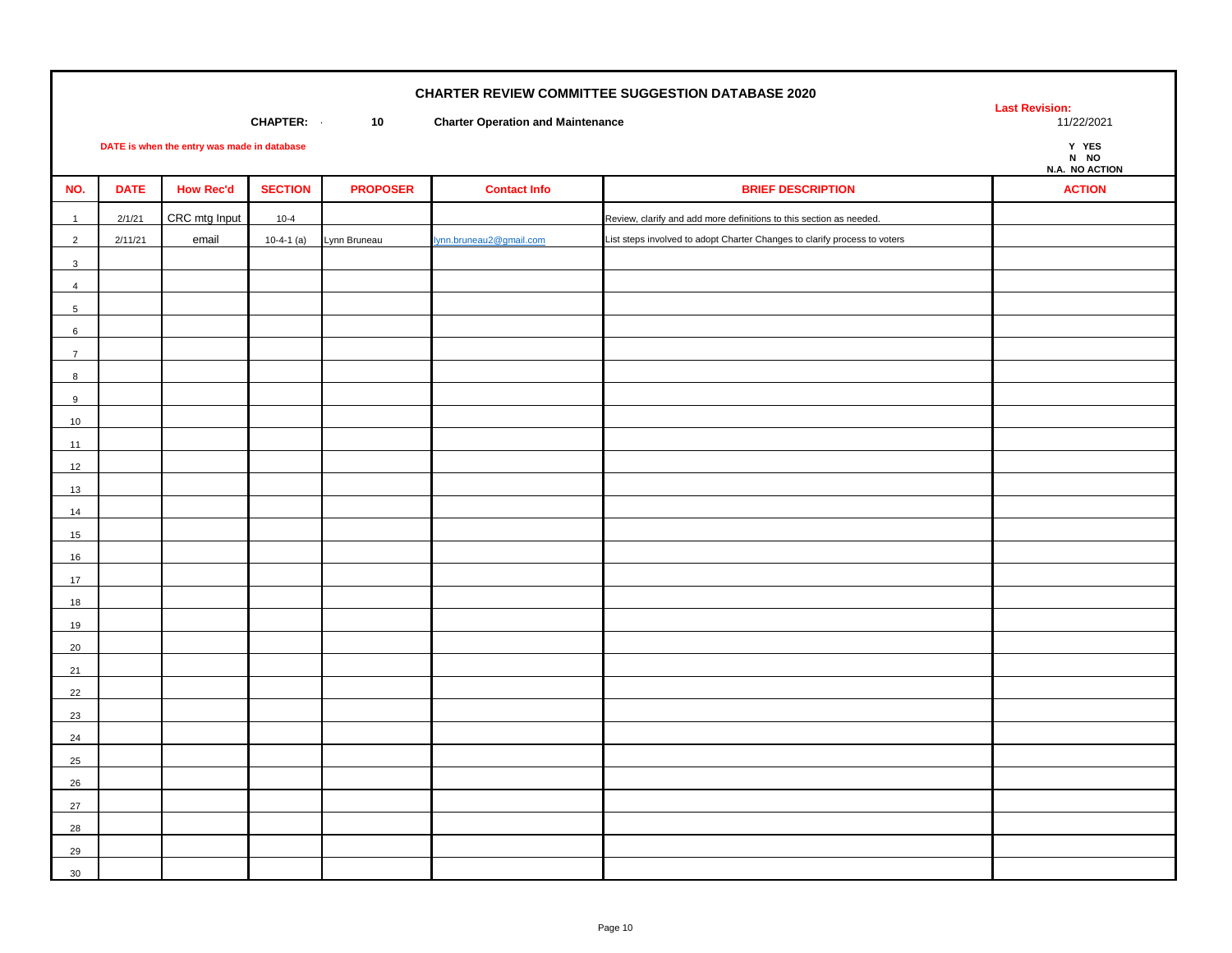**CHAPTER: Notes** 

**DATE is when the entry was made in database Y YES**

**Last Revision:** 

**N NO**

|                  |             |                  |                |                   |                     |                                                                                       | N.A. NO ACTION |
|------------------|-------------|------------------|----------------|-------------------|---------------------|---------------------------------------------------------------------------------------|----------------|
| NO.              | <b>DATE</b> | <b>How Rec'd</b> | <b>SECTION</b> | <b>PROPOSER</b>   | <b>Contact Info</b> | <b>BRIEF DESCRIPTION</b>                                                              | <b>ACTION</b>  |
| $\overline{1}$   | 10/17/21    | CRC member       | Preamble       | Lavin and Berson  |                     | Replace current Preamble with new updated version                                     |                |
| $\overline{2}$   | 10/17/21    | CRC member       | Introduction   | Gail Meyers Lavin |                     | Restore the omitted Charter Introduction with edits and updates to reflect Town goals |                |
| $\mathbf{3}$     |             |                  |                |                   |                     |                                                                                       |                |
| $\overline{4}$   |             |                  |                |                   |                     |                                                                                       |                |
| 5                |             |                  |                |                   |                     |                                                                                       |                |
| $\,6\,$          |             |                  |                |                   |                     |                                                                                       |                |
| $\overline{7}$   |             |                  |                |                   |                     |                                                                                       |                |
| $\boldsymbol{8}$ |             |                  |                |                   |                     |                                                                                       |                |
| $\boldsymbol{9}$ |             |                  |                |                   |                     |                                                                                       |                |
| 10               |             |                  |                |                   |                     |                                                                                       |                |
| 11               |             |                  |                |                   |                     |                                                                                       |                |
| 12               |             |                  |                |                   |                     |                                                                                       |                |
| 13               |             |                  |                |                   |                     |                                                                                       |                |
| 14               |             |                  |                |                   |                     |                                                                                       |                |
| 15               |             |                  |                |                   |                     |                                                                                       |                |
| 16               |             |                  |                |                   |                     |                                                                                       |                |
| 17               |             |                  |                |                   |                     |                                                                                       |                |
| 18               |             |                  |                |                   |                     |                                                                                       |                |
| 19               |             |                  |                |                   |                     |                                                                                       |                |
| 20               |             |                  |                |                   |                     |                                                                                       |                |
| 21               |             |                  |                |                   |                     |                                                                                       |                |
| 22               |             |                  |                |                   |                     |                                                                                       |                |
| 23               |             |                  |                |                   |                     |                                                                                       |                |
| 24               |             |                  |                |                   |                     |                                                                                       |                |
| 25               |             |                  |                |                   |                     |                                                                                       |                |
| 26               |             |                  |                |                   |                     |                                                                                       |                |
| 27               |             |                  |                |                   |                     |                                                                                       |                |
| 28               |             |                  |                |                   |                     |                                                                                       |                |
| 29               |             |                  |                |                   |                     |                                                                                       |                |
| 30               |             |                  |                |                   |                     |                                                                                       |                |